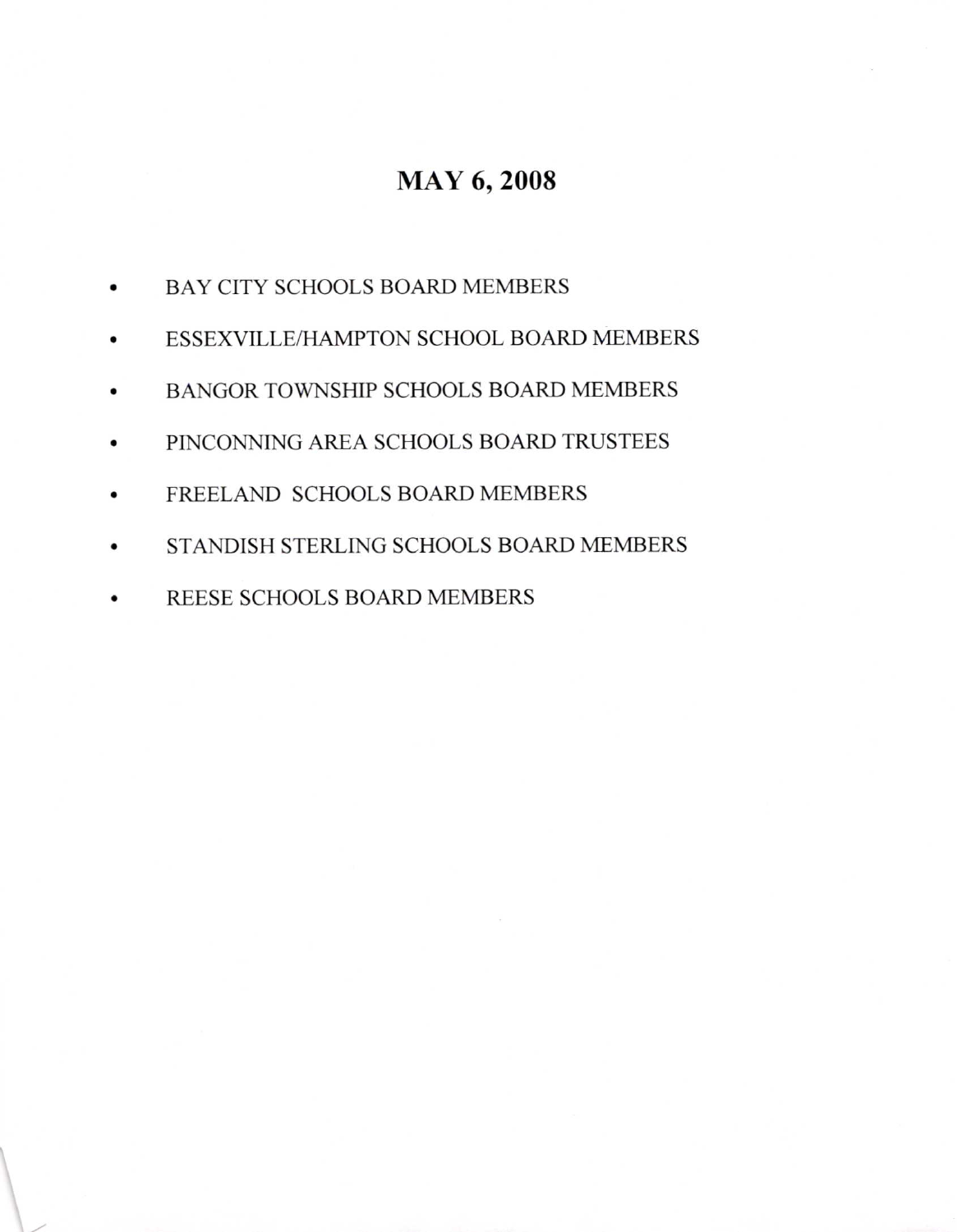| SUMMARY REPT-GROUP DETAIL |  |
|---------------------------|--|
|                           |  |

RUN DATE: 05/13/08 01:54 PM

COUNTY OF BAY REGULAR ELECTION MAY 6, 2008

PAGE 001 REPORT-EL45A

|                                                                                                                                                                                                                                                                                                                                                                                                                                                        |                             |                                                          | TOTAL VOTES                | $\boldsymbol{\mathcal{X}}$ | ELECTION DAY               | ABSENTEE                         |
|--------------------------------------------------------------------------------------------------------------------------------------------------------------------------------------------------------------------------------------------------------------------------------------------------------------------------------------------------------------------------------------------------------------------------------------------------------|-----------------------------|----------------------------------------------------------|----------------------------|----------------------------|----------------------------|----------------------------------|
| PRECINCTS COUNTED (OF 55)<br>REGISTERED VOTERS - TOTAL<br>BALLOTS CAST - TOTAL.<br>$\mathbf{r} = \mathbf{r}$<br>VOTER TURNOUT - TOTAL<br>$\cdot$ $\cdot$                                                                                                                                                                                                                                                                                               | $\mathcal{L}^{\mathcal{L}}$ | $\mathbf{r}$ and $\mathbf{r}$<br>$\cdot$ $\cdot$ $\cdot$ | 54<br>81,821<br>4,270      | 98.18<br>5.22              | 3,140                      | 1,130                            |
| BANGOR TWP SCHOOLS BD MEMBER                                                                                                                                                                                                                                                                                                                                                                                                                           |                             |                                                          |                            |                            |                            |                                  |
| Vote for not more than 1<br>Melissa Kaczmarek.<br>Patrick J. Shaffer<br>.<br>$\sim$<br>$WRITE-IN.$ .                                                                                                                                                                                                                                                                                                                                                   |                             |                                                          | 397<br>305<br>$\mathbf{1}$ | 56.47<br>43.39<br>.14      | 397<br>305<br>1            | $\mathbf 0$<br>0<br>$\mathbf{0}$ |
| BAY CITY PUBLIC BD MEMBER                                                                                                                                                                                                                                                                                                                                                                                                                              |                             |                                                          |                            |                            |                            |                                  |
| Vote for not more than 1<br>Pauline Helmling<br>WRITE-IN.                                                                                                                                                                                                                                                                                                                                                                                              |                             |                                                          | 2.699<br>45                | 98.36<br>1.64              | 1,625<br>26                | 1.074<br>19                      |
| ESSEXVILLE HAMPTON BD MEMBER                                                                                                                                                                                                                                                                                                                                                                                                                           |                             |                                                          |                            |                            |                            |                                  |
| Vote for not more than 2<br>John A. Martin.<br>Charles C. Rochow.<br>WRITE-IN. $\cdot$                                                                                                                                                                                                                                                                                                                                                                 |                             |                                                          | 275<br>276<br>$\mathbf{0}$ | 49.91<br>50.09             | 275<br>276<br>$\mathbf{0}$ | 0<br>0<br>$\theta$               |
| PINCONNING AREA BD MEMBER                                                                                                                                                                                                                                                                                                                                                                                                                              |                             |                                                          |                            |                            |                            |                                  |
| Vote for not more than 2<br>Ken Cunningham.                                                                                                                                                                                                                                                                                                                                                                                                            |                             |                                                          | 296                        | 47.97                      | 296                        | $\mathbf 0$                      |
| Gary Yaros<br>$\ddot{\phantom{a}}$<br>$WRITE \cdot IN.$ .                                                                                                                                                                                                                                                                                                                                                                                              |                             |                                                          | 319<br>$\overline{c}$      | 51.70<br>.32               | 319<br>$\overline{c}$      | 0<br>$\theta$                    |
| STANDISH STERLING COMM BD MEMBER                                                                                                                                                                                                                                                                                                                                                                                                                       |                             |                                                          |                            |                            |                            |                                  |
| Vote for not more than 2                                                                                                                                                                                                                                                                                                                                                                                                                               |                             |                                                          |                            |                            |                            |                                  |
| Brenda L. Golimbieski                                                                                                                                                                                                                                                                                                                                                                                                                                  |                             |                                                          | 23                         | 38.98                      | 23                         | 0                                |
| Jerry Nelson                                                                                                                                                                                                                                                                                                                                                                                                                                           |                             |                                                          | 29                         | 49.15                      | 29                         | 0<br>$\mathbf{0}$                |
| WRITE - IN.<br>the contract of the contract of the                                                                                                                                                                                                                                                                                                                                                                                                     |                             |                                                          | $\overline{7}$             | 11.86                      | 7                          |                                  |
| FREELAND COMMUNITY BD MEMBER                                                                                                                                                                                                                                                                                                                                                                                                                           |                             |                                                          |                            |                            |                            |                                  |
| Vote for not more than 2                                                                                                                                                                                                                                                                                                                                                                                                                               |                             |                                                          |                            |                            |                            |                                  |
| Frank Ferritto.<br>$\sim$<br>$\sim$                                                                                                                                                                                                                                                                                                                                                                                                                    |                             |                                                          | 1                          | 50.00                      | 1<br>1                     | 0<br>0                           |
| David Youngstrom .<br>$\cdots$ $\cdots$<br>WRITE-IN. .<br>$\mathbf{r}$                                                                                                                                                                                                                                                                                                                                                                                 |                             |                                                          | 1<br>0                     | 50.00                      | $\Omega$                   | $\Omega$                         |
|                                                                                                                                                                                                                                                                                                                                                                                                                                                        |                             |                                                          |                            |                            |                            |                                  |
| REESE PUBLIC SCHOOLS BD MEMBER                                                                                                                                                                                                                                                                                                                                                                                                                         |                             |                                                          |                            |                            |                            |                                  |
| Vote for not more than 2                                                                                                                                                                                                                                                                                                                                                                                                                               |                             |                                                          |                            | 3.92                       | $\overline{c}$             |                                  |
| Chris Conachan.<br>$\cdots$ $\cdots$<br>Doug Elbers.<br>and a series of the con-<br><b>Carlos</b>                                                                                                                                                                                                                                                                                                                                                      |                             |                                                          | 2<br>15                    | 29.41                      | 15                         | $\bf{0}$<br>0                    |
| Jill Palm Lynch                                                                                                                                                                                                                                                                                                                                                                                                                                        |                             |                                                          | 22                         | 43.14                      | 22                         | 0                                |
| Michael Sahr                                                                                                                                                                                                                                                                                                                                                                                                                                           |                             |                                                          | 12                         | 23.53                      | 12                         | 0                                |
| $WRITE-IN.$ .<br>$\begin{array}{cccccccccccccc} \mathbf{1} & \mathbf{1} & \mathbf{1} & \mathbf{1} & \mathbf{1} & \mathbf{1} & \mathbf{1} & \mathbf{1} & \mathbf{1} & \mathbf{1} & \mathbf{1} & \mathbf{1} & \mathbf{1} & \mathbf{1} & \mathbf{1} & \mathbf{1} & \mathbf{1} & \mathbf{1} & \mathbf{1} & \mathbf{1} & \mathbf{1} & \mathbf{1} & \mathbf{1} & \mathbf{1} & \mathbf{1} & \mathbf{1} & \mathbf{1} & \mathbf{1} & \mathbf{1} & \mathbf{1} &$ |                             |                                                          | $\Omega$                   |                            | $\mathbf{0}$               | 0                                |